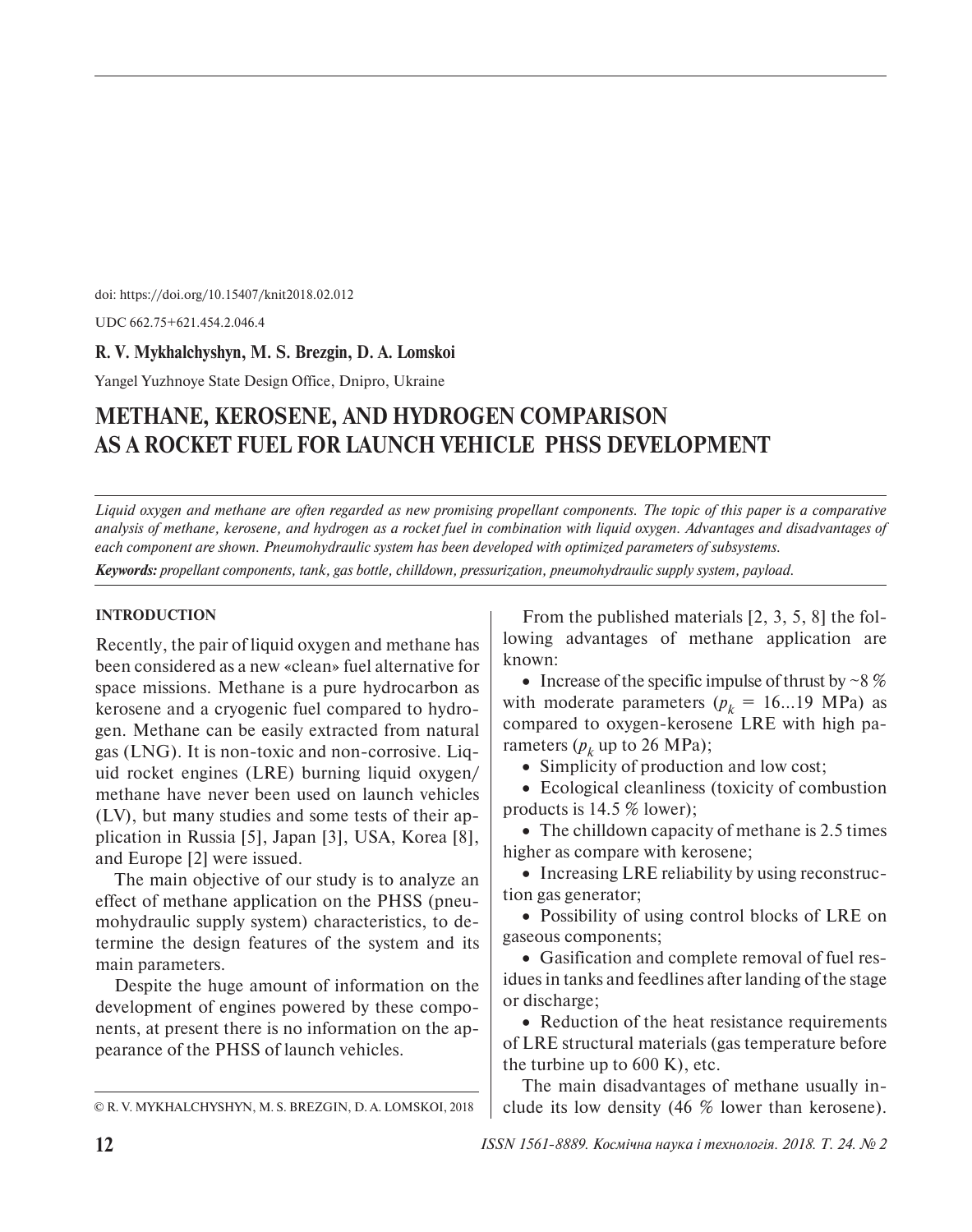During the research, a number of acts were undertaken to overcome this negative effect [6].

# **COMPARATIVE ANALYSIS OF METHANE, KEROSENE, AND HYDROGEN**

Table 1 provides a comparison of the main characteristics of methane, kerosene, and hydrogen, as a fuel for LRE. Based on such parameters as the density of the liquid and the specific heat of combustion, it follows that in order to have 100 MJ of energy on board, a hydrogen tank of 14 liters, or only 4 liters of methane, or 2.7 liters of kerosene should be required. But from the point of view of unification, the cryogenicity of methane is more of an advantage than a disadvantage, because it still requires an infrastructure for liquid oxygen, which boils at lower temperatures than methane. Moreover, hydrogen requires temperatures four times lower than oxygen (on an absolute scale).

If we consider the oxidizer, for the same 100 MJ of energy for the combustion of hydrogen, 6.6 kg (5.8 l) of oxygen will be needed. At the burning of methane 7.25 kg — 6.35 l correspondingly, the volume of tanks in the launch vehicle at «methane + oxygen» is half than of «hydrogen + oxygen» with equal energy intensity. With equal impulses, the difference will be somewhat less, but still in favor of methane. This is if we do not take into account the complexity of the tank's design needed for hydrogen [4].

## **STRUCTURAL COMPARISON OF METHANE AND KEROSENE**

As the basis of the first stage propellant system, we consider the design system developed at the Yuzhnoye State Design Office for comparison. Its efficiency was confirmed by numerous successful launches. In this case, the volume of the oxidizer tank corresponds to the prototype, and the flow rate is close in value. Based on the density and the optimal ratio of propellant components, an increase in the volume of the fuel tank will be 37 %. At the same time, the «dry» mass of the tank will increase by 18 %. But, close temperature regimes of the propellant components make it possible to use an intermediate bottom, thereby saving almost 1400 kg on the mass of the upper bottom of the fuel tank and the walls of the inter-tank compartment.

Fig. 1 shows the redistribution of the weight characteristics of the LV propellant systems in comparison with the «standard» design. As follows from Fig. 1, the use of methane as a fuel reduces the weight of the tank construction by  $\sim$  11 %, due to the design of the propellant compartment with an intermediate bottom.

Taking into account that methane is a cryogenic liquid, in order to exclude the geyser effect, it is necessary to provide chilldown of the fuel path before launch, for example, using the circulation system.

| Parameter, dimension                | Kerosene $CH1.952$ | Hydrogen $H_2$ | Methane $CH4$ |
|-------------------------------------|--------------------|----------------|---------------|
| Boiling point, K                    | $450 - 547$        | 23             | 112           |
| Freezing point, K                   | 224                | 14             | 91            |
| Density, for 15 °C, $\text{kg/m}^3$ | 809                | 0.09           | 0.72          |
| Liquid density, $\text{kg/m}^3$     |                    | 70             | 422.5         |
| Critical temperature, K             | 662                | 33             | 190           |
| Critical pressure, Pa               | 2 171 848          | 1 3 1 7 0 0 0  | 4 599 200     |
| Specific heat, $J/(kg \cdot K)$     | 2 0 9 3            | 14 300         | 3480          |
| Service properties                  | Long-term storage  | Cryogenic      | Cryogenic     |
| Molecular weight, g/mole            | 172                | 2              | 16            |
| Specific heat of the burning, MJ/kg | 55                 | 120            | 43            |
| Split                               | 2.8                | 6              | 3.5           |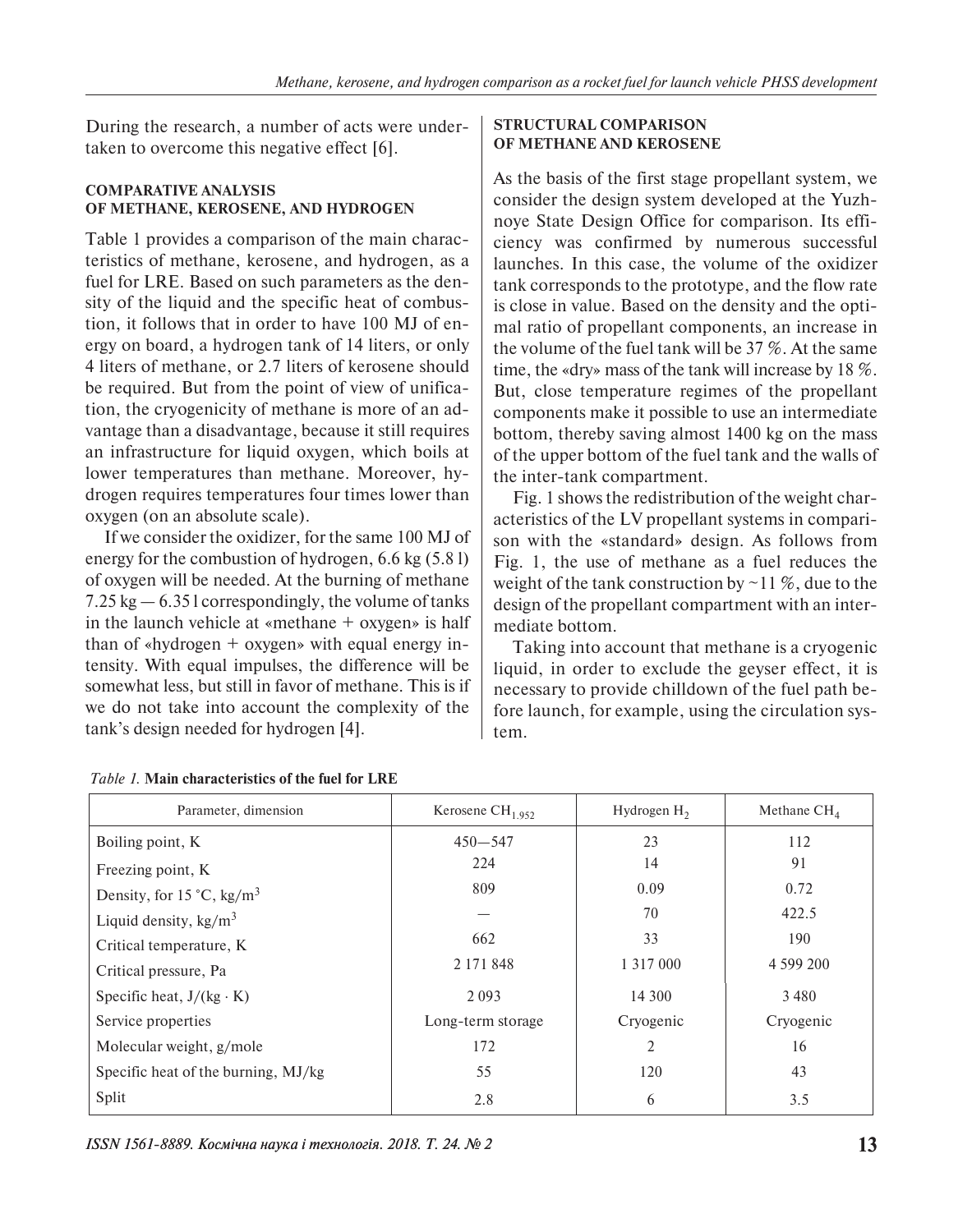

*Fig. 1.* Changes in the design of the propellant system



*Fig. 2.* Chilldown system for fuel path

A chilldown system by circulation method is planned to ensure the required temperature of liquid methane in the engine's inlet (Fig. 2). The system represents a pipeline that connects the afterpump cavity of the engine with the tank and through which the overheated methane is discharged into

*Table 2.* **Physical and chemical properties of liquid methane and liquid oxygen**

| Property, dimension             | Liquid<br>oxygen | Liquid<br>methane |
|---------------------------------|------------------|-------------------|
| Boiling temperature, °C         | $-183$           | $-162$            |
| Melting temperature, °C         | $-219$           | $-184$            |
| Density for normal temperature  |                  |                   |
| and pressure, $\text{kg/m}^3$   | 1140             | 420               |
| Heat capacity, $J/(kg \cdot K)$ | 1709.8           | 3399              |



*Fig. 3.* Principal scheme of the fuel tank pressurization system

the tank. Such a system is effectively applied to maintain the temperature of liquid oxygen in the oxidizer path, so the calculation was performed to assess its performance on methane. Table 2 compares the physicochemical properties of liquid methane and liquid oxygen.

# **CHILLDOWN SYSTEM OF THE FUEL MAIN ENGINE PATH**

Chilldown system of the fuel main engine path is given in Fig. 2.

We performed calculations by the method proposed in [9]

$$
\dot{G} = \frac{\rho_{cl} F_{cl}}{\sqrt{\xi + 1}} \sqrt{2gh \frac{\rho_{fl} - \rho_{cl}}{\rho_{cl}}}, \qquad (1)
$$

where  $\xi$  — total coefficient of hydraulic losses in the circulation circuit,  $h$  — height of the circulation pipeline,  $F_{cl}$  — cross-sectional area of the circula-

#### *Table 3.* **The main characteristics of the methane path chilldown system**

| Parameter, dimension                        | Value |
|---------------------------------------------|-------|
| Weight of the construction of the chilldown |       |
| system, kg                                  | 22    |
| Helium flow rate for the «gas-lift», $g/s$  |       |
| Provided temperature at the engine inlet, K | 111.5 |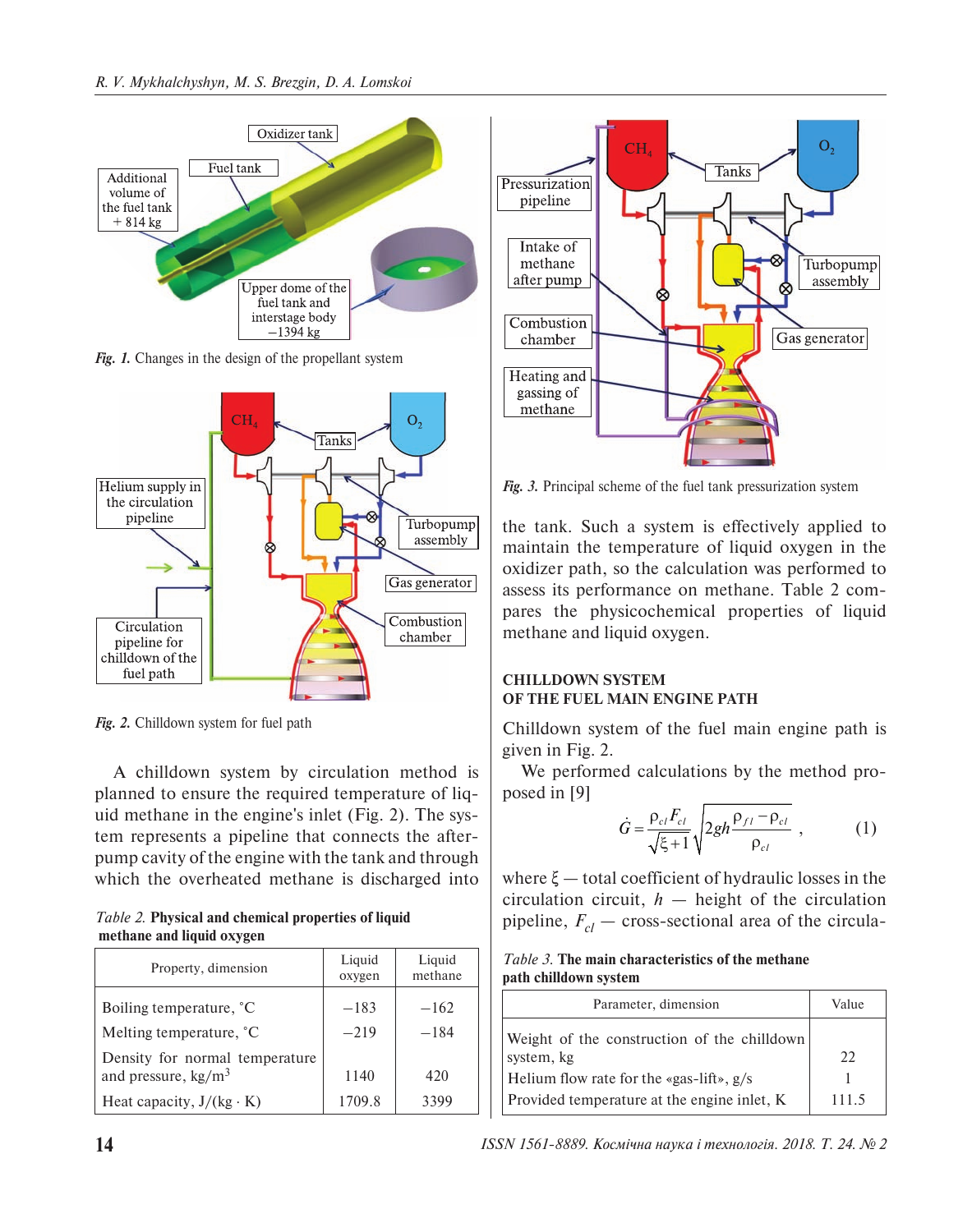| Tank     | Pressurization type                     | Pressuriza-<br>tion gas | Gas constant,<br>$J/(kg \cdot K)$ | Pressuriza-<br>tion gas<br>mass, kg | Structure mass<br>of the PS, kg | PS total<br>mass, kg |
|----------|-----------------------------------------|-------------------------|-----------------------------------|-------------------------------------|---------------------------------|----------------------|
| Oxidizer | Gas-balloon, «cold» pressur-<br>ization | Helium                  | 212                               | 143                                 | 13 bottles mass $-603$          | 746                  |
|          | Gas-balloon, «hot» pressur-<br>ization  | Helium                  | 212                               | 86                                  | 8 bottles $mass - 392$          | 478                  |
|          | Pressurization by oxygen                | Oxygen                  | 26.5                              | 686                                 | 34                              | 720                  |
| Fuel     | Gas-balloon, «cold» pressur-<br>ization | Helium                  | 212                               | 104                                 | 9 bottles mass $-423$           | 527                  |
|          | Gas-balloon, «hot» pressur-<br>ization  | Helium                  | 212                               | 68                                  | 6 bottles mass $-302$           | 370                  |
|          | Pressurization by methane               | Methane                 | 52                                | 277                                 | 32                              | 309                  |

*Table 4.* **The main characteristics of pressurization systems for oxidizer and fuel tanks** 

tion pipe,  $\rho_{cl}$  — averaged over the height value of the component density in the circulation pipeline,  $\rho_{\eta}$  — averaged over the height value of the component density in the flow line.

In order to understand how the flow rate of the circulating liquid methane and the liquid oxygen are correlated for the same circulation circuit under the same environmental conditions, a relation was derived (in the indices lox is liquid oxygen, and lm is liquid methane):

$$
\frac{\dot{G}_{l\alpha x}}{\dot{G}_{lm}} = \sqrt{\frac{\rho_{l\alpha x_{cl}} \cdot (\rho_{l\alpha x_{cl}} - \rho_{l\alpha x_{cl}})}{\rho_{l m_{cl}} \cdot (\rho_{l\alpha x_{cl}} - \rho_{l m_{cl}})}}.
$$
(2)

From this ratio, it was found that under the same conditions in the same circuit the flow rate of the liquid methane would be about 3 times less than for the liquid oxygen. An optimal chilldown system for the methane path was designed taking into account this feature. Its main characteristics are given in Table 3. With a minimum weight of the structure, the proposed chilldown system is sufficiently reliable and provides the necessary thermal modes of the fuel and the engine construction.

## **PRESSURIZATION SYSTEM CHOICE FOR OXIDIZER AND FUEL TANKS**

An important aspect of the design of launch vehicles is the selection of optimal pressurization systems for tanks. One of the main criteria in this alternative is the minimum weight of the system.

#### *Table 5.* **Analysis of the impact of the changes presented on the payload mass**

| Features                    | Stage mass<br>changing, kg | Payload mass<br>changing, kg |
|-----------------------------|----------------------------|------------------------------|
| Chilldown system of fuel    |                            |                              |
| path                        | $+32$                      | $-2$                         |
| Fuel tank volume increasing | $+814$                     | $-50$                        |
| Combination of the lower    |                            |                              |
| bottom of the oxidizer tank |                            |                              |
| and the bottom of the fuel  |                            |                              |
| tank                        | $-1.394$                   | $+88$                        |
| Propellant components mass  |                            |                              |
| decreasing                  | $-19802$                   | $-396$                       |
| Tank pressurization         |                            |                              |
| by gasify methane           | $-218$                     | $+14$                        |
| Specific impulse increasing | $+23c$                     | $+920$                       |
| Total mass changing         | $-20,500$                  | $+574$                       |
|                             |                            |                              |

For the choice of the optimum version of the pressurization systems, three types of analysis are performed: cold and hot gas-balloon, as well as tank pressurization with propellant vapors. Calculation of the main characteristics was conducted in accordance with the proven methodology [1].

As can be seen from Table 4, the gas-balloon «hot» pressurization system is optimal for the oxidizer tank, but for the fuel tank, the pressurization by methane vapors is more effective, since the methane gas constant is 52 J/(kg  $\cdot$  K). In fact, it reflects the energy efficiency of gas as a working pressurizing body. For the oxidizer tank, the oxygen pressurization is not ef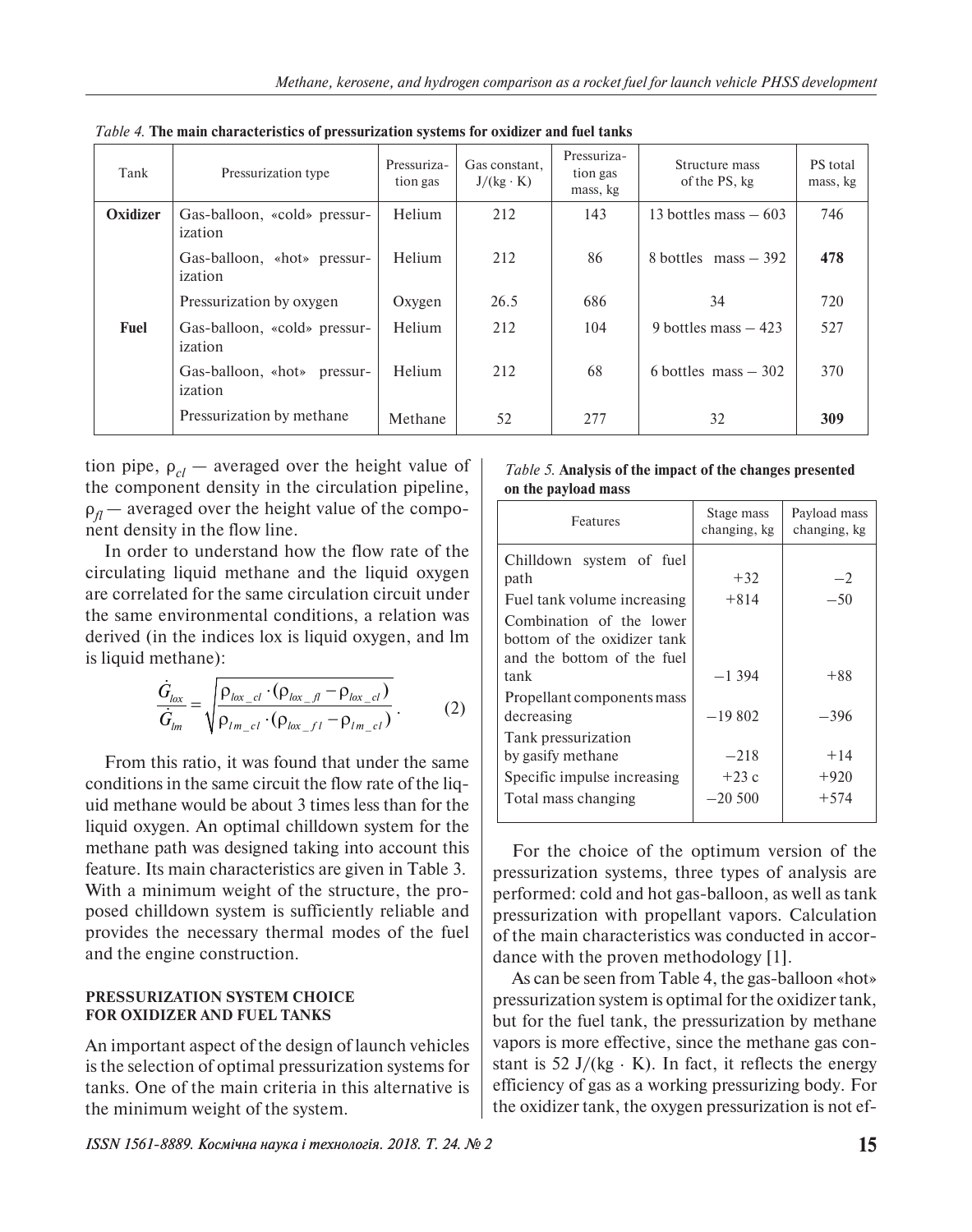fective, since the necessary oxygen supply exceeds the weight of the bottles of the «hot» pressurization system, while the «hot» pressurization system is generally lighter than «cold» by  $\sim$ 268 kg.

Figure 3 shows a principal scheme of a rational fuel tank pressurization system. The methane intake is being done after the engine pump. Then it is gasified on the engine chamber and fed into the free gas volume of the tank.

As a result, based on the proven methodology [7], an assessment of the effect of the above changes in the PHSS design on the LV energy-mass characteristics was made and presented in Table 5.

## **CONCLUSIONS**

We have compared methane, kerosene, and hydrogen as combustible for carrier rockets. As a result, we have found that hydrogen requires larger dimensions of LV stages. Due to restrictions on rail transportation, the design of the first stage on hydrogen is not appropriate for the considered LV.

The analysis of changes in the PHSS design resulted from replacement of kerosene with methane with subsequent effect on the energy mass characteristics of the stage and the launch vehicle as a whole showed that for the considered configuration the launch mass of the first stage will decrease by 14 %, while the LV will be able to launch the payload by approximately a half a ton more.

Thus, in the course of complex studies, the results are as follows:

• An effective fuel path chilldown system with the use of the «gas-lift» function is proposed.

• The volume of the fuel tank is increased by reducing the «dry» weight of the structure due to the use of an intermediate bottom of the optimal construction.

• The most rational variants of the oxidizer and fuel tank pressurization systems have been analyzed and selected.

• The effect of methane use on the PHSS characteristics is analyzed, the design features of the system and its main parameters are determined.

In general, the modification of the PHSS for the integration of engines burning the components «methane + oxygen» with a reduction in stage mass by 8 % and an increase in stage height by 11 % leads to an increase in the payload mass by  $\sim$  10 %.

## REFERENCES

- 1. Belyaev N. M. *Raschet pnevmogidravlicheskih sistem raket*  [*Calculation of pneumohydraulic missile systems*]. Moscow, Mashinostroenie, 219 p. (1983) [in Russian].
- 2. Cracker A., Peery S. System Sensitivity Studies of a LOX/ Methane Expander Cycle Upper Stage Engine. *AIAA 98- 3674*, 14 p. (1998).
- 3. Gorokhov V. D., Rachuk V. S. CADB's Development of the LRE operating with Liquefied Natural Gas and Oxygen. 9 p. (2009) [in Russian].
- 4. Ierardo N., Biagioni M., Pirrelli P. Development of the LM10-Mira LOX-LNG Expander Cycle for the Lyra Launch Vehicle. *IAC S.24-146*, 12 p. (2014).
- 5. Kalmykov G. P., Mossolov S. V. Liquid Rocket. Engines Working on Oxygen/Methane for Space. Transportation systems of the XXI century. *IAF-00-S.2.10*, 14 p. (2000) [in Russian].
- 6. Kyoung-Ho Kim, Dae-Sung Ju, Development of 'Chase-10' liquid rocket engine having 10tf thrust using LOX & LNG (Methane). *AIAA-2006-4907*, 16 p. (2006). doi: org/10.2514/6.2006-4907.
- 7. Pavlyuk Yu. S. Ballisticheskoe proektirovanie raket [Ballistic rocket designing]. Chelyabinsk, 92 p. (1996) [in Russian].
- 8. Tamura H. Lox/methane Staged Combustion Rocket Investigation. *AIAA 07-1856*, 17 p. (2007).
- 9. Technical report «*Circulation parameters determination for liquid oxygen in the chilldown system*» 22.8234.123. Dnipro, 34 p. (2016). [in Russian].

*Received 21.09.17*

# *Р. В. Михальчишин, М. С. Брезгин, Д. А. Ломський* Державне підприємство «Конструкторське бюро «Південне» ім. М. К. Янгеля», Дніпро, Україна

## ПОРІВНЯННЯ МЕТАНУ, ГАСУ ТА ВОДНЮ ЯК ПАЛЬНИХ ПРИ РОЗРОБЦІ ПНЕВМОГІДРАВЛІЧНОЇ СИСТЕМИ ПОДАЧІ ПАЛЬНОГО ДО РАКЕТИ-НОСІЯ

Представлено порівняльний аналіз характеристик метану, гасу та водню як пальних у парі з киснем. Запропоновано систему захолоджування тракту пального, визначено оптимальні системи наддуву баків окиснювача та пального для першого ступеня ракети-носія при використанні метану. На прикладі першого ступеня розробки КБ «Південне» розглянуто конструктивні особливості баків при використанні пар «кисень-метан» та «кисеньгас», показано вплив конструктивних особливостей на масу ступеня та корисного вантажу.

*Ключові слова***:** компоненти палива, властивості, бак, балон наддуву, маса, захолоджування, наддув, корисний вантаж.